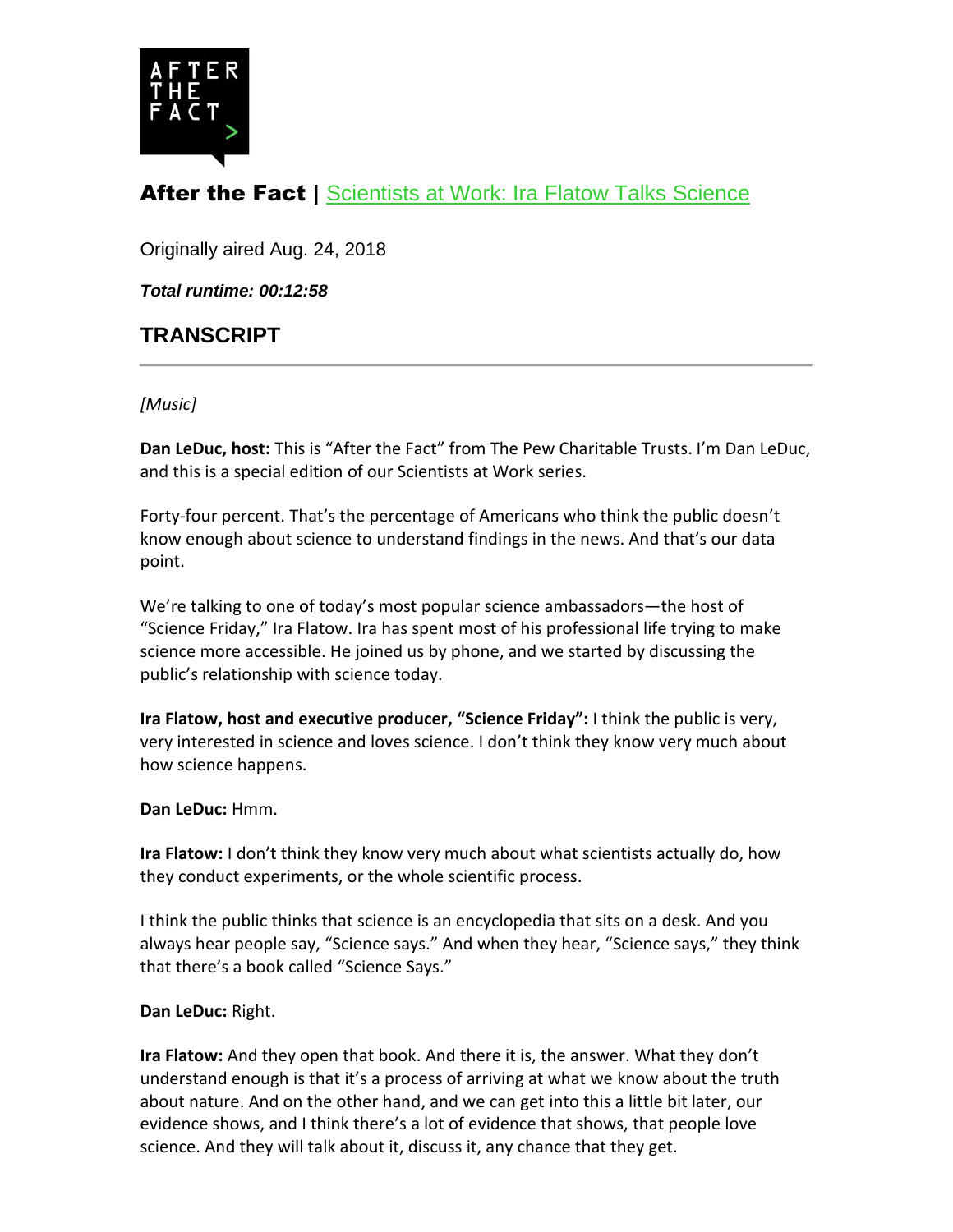

**Dan LeDuc:** Well, I mean, certainly the popularity of your program shows that. And I'm always struck by the real diversity of what is science on your show.

I mean, just in recent months you've looked at coughing on airplanes and what that means in public health. You've looked at the obvious stuff, like CRISPR—gene editing and what's going on and the latest on that. You've also looked at credit card fraud, because that involves technology, and chip technology.

And even flopping, right before the World Cup. You just did a story not long ago about the science behind these guys falling over with fake injuries. It's like this broad, broad field of science. It's almost like saying the whole world, right?

**Ira Flatow:** Yeah, well, actually you know, another way of talking about science is calling it critical thinking. That's really what science, the process of science is. It's a way of thinking about the world, and thinking about it critically and questioning assumptions.

# *[Music]*

**Dan LeDuc:** Ira Flatow has hosted "Science Friday" since it started in 1991. Twenty years before that, he was NPR's science correspondent. And long before that, at a very early age, he was interested in science.

**Ira Flatow:** I was one of the kids in high school, junior high, with the pocket protectors and the typical thing you see in the movie.

# **Dan LeDuc:** *[Laughs]*

**Ira Flatow:** I really was one of these kids. And ever since a very early age, I was interested in electronic devices. I taught myself how to build circuits. I used to build Heathkits and all kinds of things like that. I built a shortwave radio and a telescope. I used to fix televisions—my own TVs in the basement. Before there was a World Trade Center, New York City had something called Radio Row, where any day of the week you could go down to that area. And on the street—literally on the street—were boxes and boxes of surplus electronic parts being sold by shops along the street in Radio Row. And if you were building a little do-it-yourself project, way before there were makers and things like this—if you were a hobbyist, or someone interested in building a little project—you could go down there and find parts. Any kind of parts you wanted.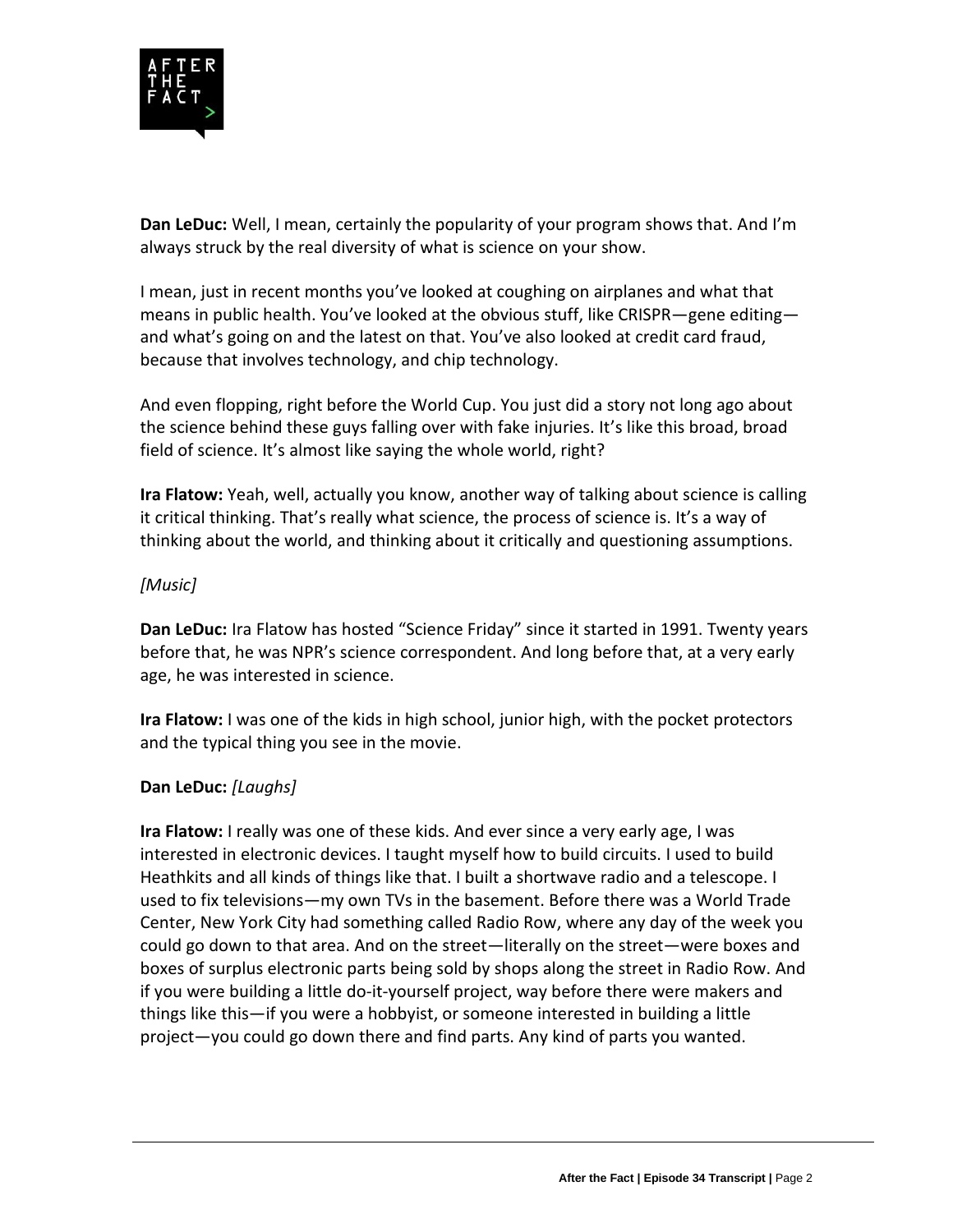

So I was doing a junior high science fair project. I once made a punch card reader. A lot of people may not remember punch cards, but when I was 12 or 14, I made a little device that would read—what did the holes in those punch cards mean? What did they actually say? And I sent away to IBM. I said, "Could you get, send me some diodes? I need diodes—I designed this thing." And they sent me in the mail, free, 100 diodes.

# **Dan LeDuc:** Wow.

**Ira Flatow:** So that's the kind of stuff I used to do. I was always interested in engineering. I followed engineering. Got into engineering school and discovered I didn't like engineering. I wasn't good at it. But the campus had a radio station, and I joined the radio station. I happened to be in the right place at the right time, because the general manager of the radio station would eventually go on to start NPR.

And then, in 1971, when NPR started, and I say—my boss, Bill Siemering, went to Washington to create "All Things Considered." He was the first program director. He wrote the mission statement for NPR. And I said, "Bill, get me out of Buffalo." He finally said OK. And after I graduated I went to NPR, in the first year they were on the air.

# *[Music]*

**Ira Flatow:** But the coolest thing I ever did on the radio was back in the late '70s, when I was co-hosting "All Things Considered." I went into a closet with Susan Stamberg, and we were crunching wintergreen Lifesavers, because they'd spark in the dark. And a listener wanted me to investigate whether this was true or not.

And so I went around that whole day. I had one day to investigate it. And then I couldn't find anybody in a short period of a few hours to explain why it happened. So I said to Susan, "We're going to end the show in a closet and spark wintergreen Lifesavers." Which is what we did.

And then the next day, the phones rang out off the hook, with physics teachers explaining something called triboluminescence, which has been known about for hundreds of years. But crushing a sugar crystal, and it gives off a high voltage, fluoresces. It's often ultraviolet, so you can't see it. But the wintergreen interior—it sort of fluoresces it back into the visible range. That got more mail in the next 10 years than anything else ever done.

# **Dan LeDuc:** *[Laughs]*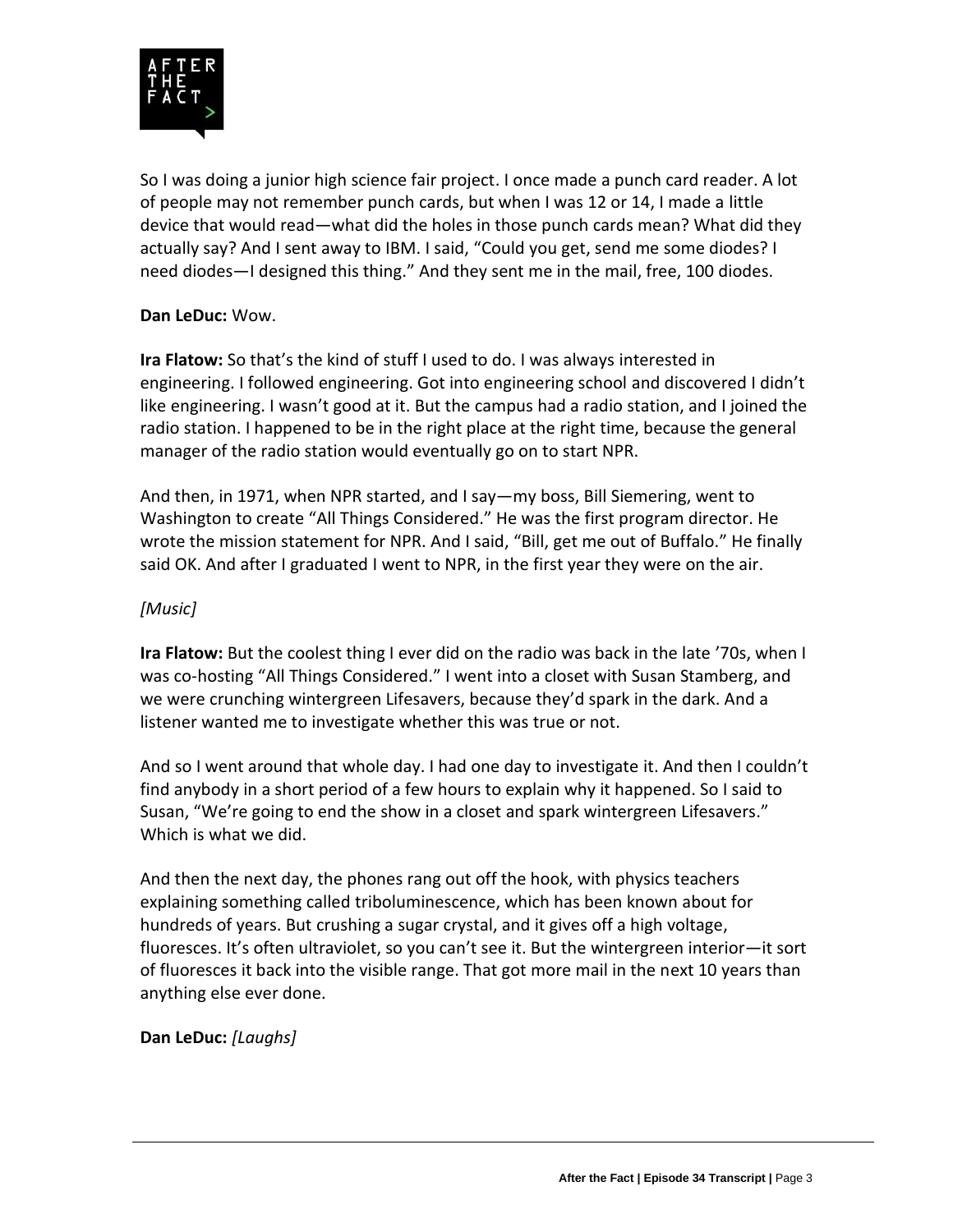

**Ira Flatow:** Radio is all about conveying feelings, besides just evidence or facts or whatever. You try to create a feeling about something, so that people will follow up and want to know more about it later. And to do that you try to create an audio picture.

I remember once there was a grounding of an oil tanker off Nantucket, back in the late '70s I think it was. It might have been the early '80s. And how do you do that on the radio? So I got a 10-gallon fish tank. I filled it up with seawater. I went around town looking for the oil. I found—I think it was number 16, included heating oil. And I threw it into the tank. I put ice cubes in the water—simulated very cold in the wintertime. And I got a big paddle. And I brought it into the studio. And Susan was still the host of "All Things Considered" then. And we started talking about, what does it look like at the bottom of the ocean? Well, let's slosh this around. And you could hear the water sloshing. You could hear Susan reacting to what happened to the oil. "Hey look, the oil's clumping, it's sticking. It's doing this, it's doing that." And so you got the feeling of some sort of excitement. And you possibly went ahead to do your own research.

**Dan LeDuc:** Well, back to our data point. Forty-four percent of Americans think the public doesn't know enough about science to understand findings in the news. Is that a problem?

**Ira Flatow:** Yes, I think that is a problem. And it has been a problem for a long time. But I think scientists are beginning to understand that they need to address that problem. They need to be out front more with their ideas about how the world works.

And I think scientists are doing it. You could point to what we do when we talk with scientists and what we're trying to do. We're trying to cultivate younger scientists people who are in postdocs, just getting their graduate degrees. They do most of the hard labor in laboratories, anyhow. They do most of the research, the heavy lifting.

**Dan LeDuc:** There's also been data that shows opinion differences between the public and scientists. The Pew Research Center looks at some of this stuff. And they surveyed scientists and the general public about some issues like, "Is it safe to eat genetically modified foods?" And while 90 percent of scientists say it's totally fine, only about a third of the public thought so.

There are other gaps like that, too. Are we going to be able to close those gaps? Should we try to close those gaps?

**Ira Flatow:** Well, I think the more we talk about it, the more the gaps will become evident and the more the public will be concerned and start to notice those gaps. I always think that social change, and any kind of real change, is a generational thing. And I've been doing this 40 years. I've watched genetic engineering going from not existing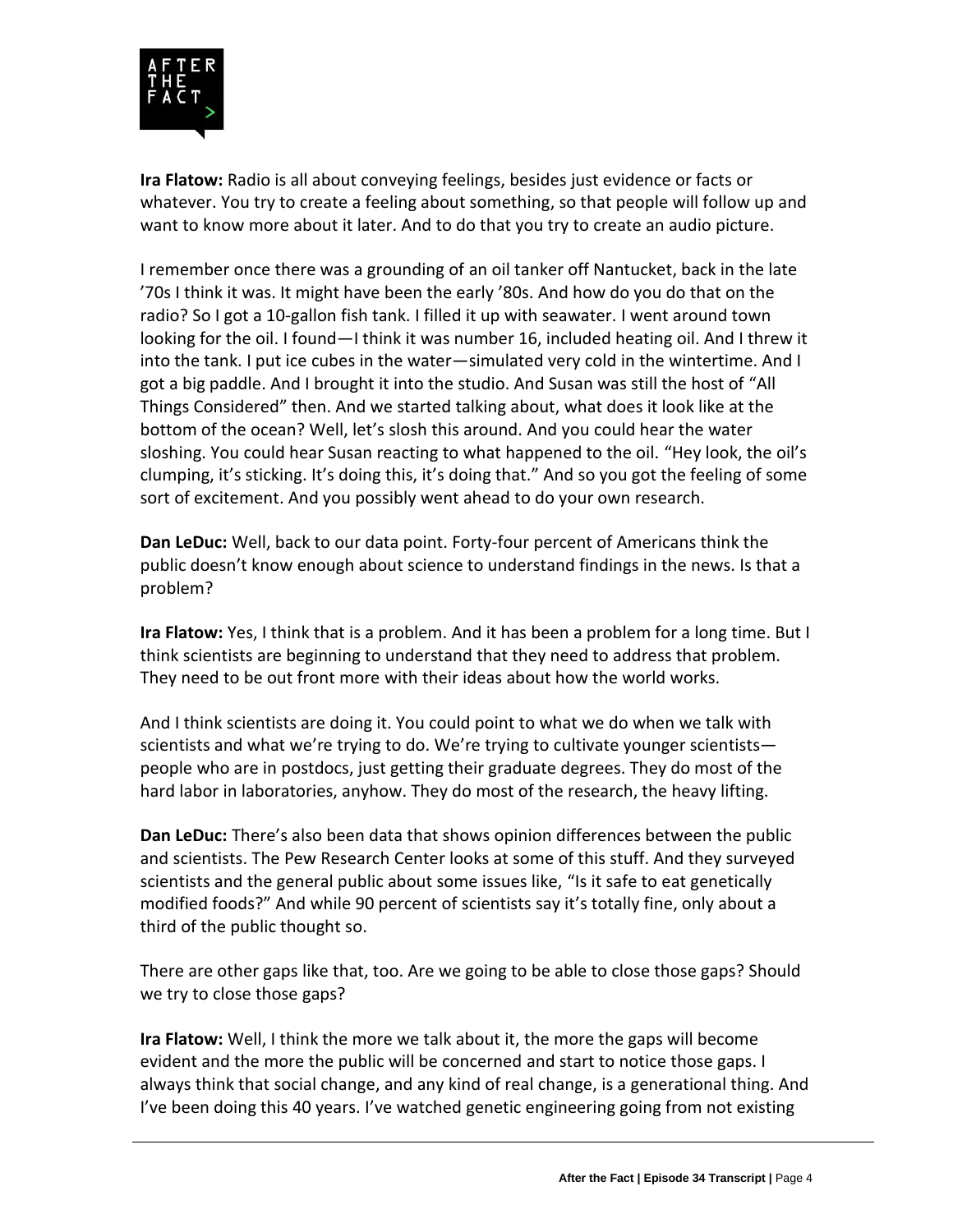

to a very big part of our lives. These things all took generations, and I mean 20 years or more, to change the view.

I share this with my staff all the time**:** "I want you to follow the money. I want you to read the business pages. I want you to see where the money is being invested, because it will tell us where the science money is going."

And if you look at where the money in the entertainment industry is going, the advertising industry is going, you will see it's going towards science-themed things. And when I say things, there are a lot of different moving parts here.

For example, in the movie business, I cannot ever remember when—let's say in 2014 that the two movies vying for the best picture were two science biopics. You know, Stephen Hawking and Alan Turing.

# **Dan LeDuc:** Right, right.

**Ira Flatow:** I mean, when did that ever happen? And the question is, why did that happen? And that's because the money—the people who invest in the movie business know that people love science and they will go and watch a biopic about scientists. It's the same reason why CBS invested in the "Big Bang Theory" TV show.

Advertising—I saw an ad for a tire company, and it starts out with this woman who's not thinking about her tires. She's thinking about big thoughts. And it's actually a woman—a minority woman—driving a car. And she's a scientist. And in the back seat of her car is a mythical blackboard, with physics equations and calculus on the board.

**Dan LeDuc:** They're selling tires.

**Ira Flatow:** She's not thinking about her tires, because she knows she gets a great deal on her tires. So she's able to think big thoughts. And again, at the end of the commercial, they do their little thing about the tire company. In the back, you see the calculus again on the blackboard. Can you imagine the pitch meeting that went on there, when they wanted to sell the tires?

# **Dan LeDuc:** *[Laughs]*

**Ira Flatow:** Somebody said, "Hey, let's show a guy with lug nuts, on the side of the road." And somebody says, "No, let's put a female scientist in a car, because people love science. And they'll respect the scientist more than anything else, because now scientists, they have a much higher respect than politicians and journalists. And that's proof to me how popular science is."